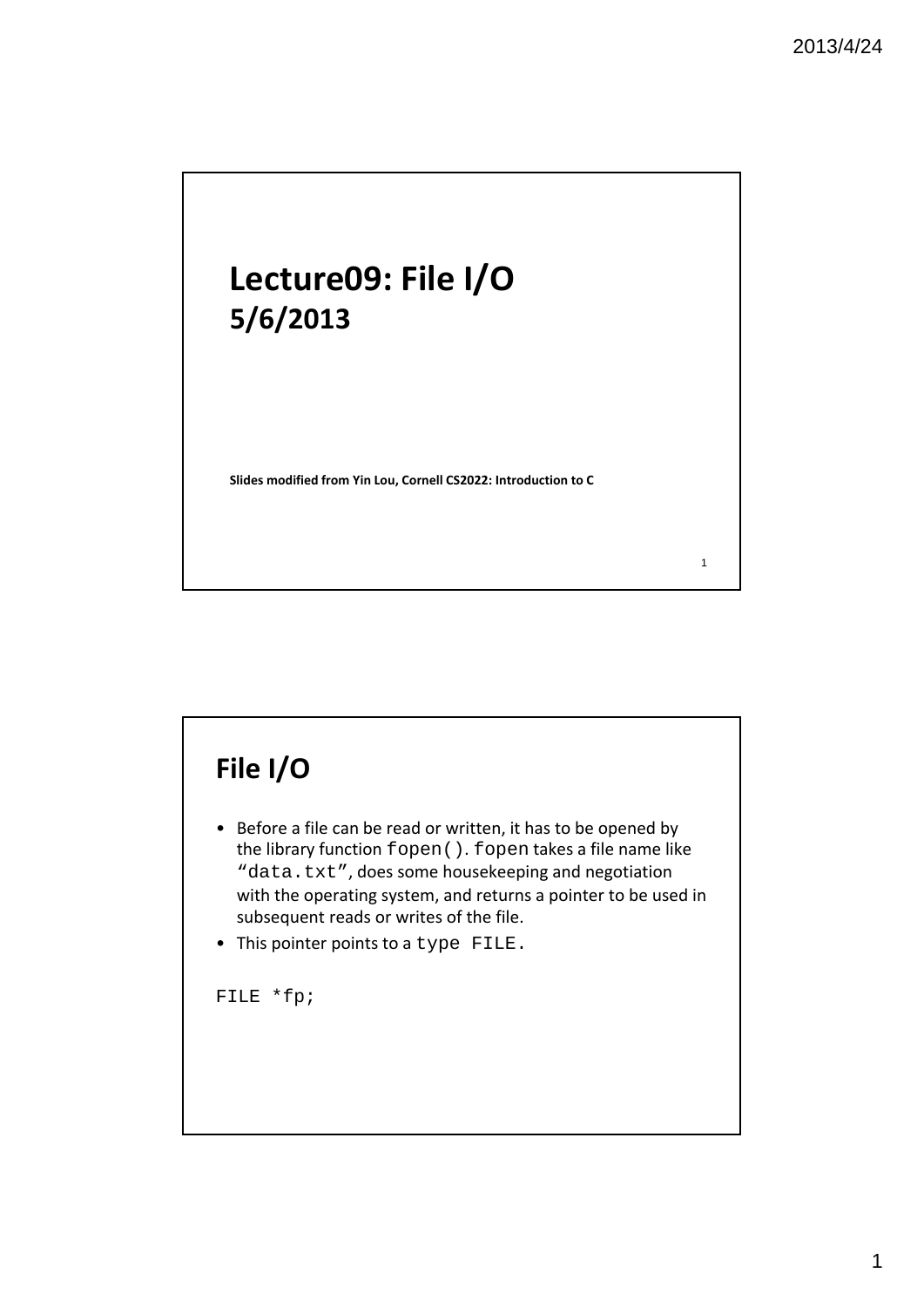#### **Text vs. Binary Files**

- Text files are divided into lines. Each byte in a text file represents a character, therefore readable by humans
- In binary files, each byte may not be a character.

#### **File operations**

- Open a file: fopen()
- Close a file: fclose()
- Read a binary file: fgetc(), getc(), fgets(), puts(), fscanf(), fread()
- Write a binary file: fputc(), putc(), fputs(), puts(), fprintf(), fwrite()
- File positioning: fseek(), ftell(), fgetpos(), fsetpos()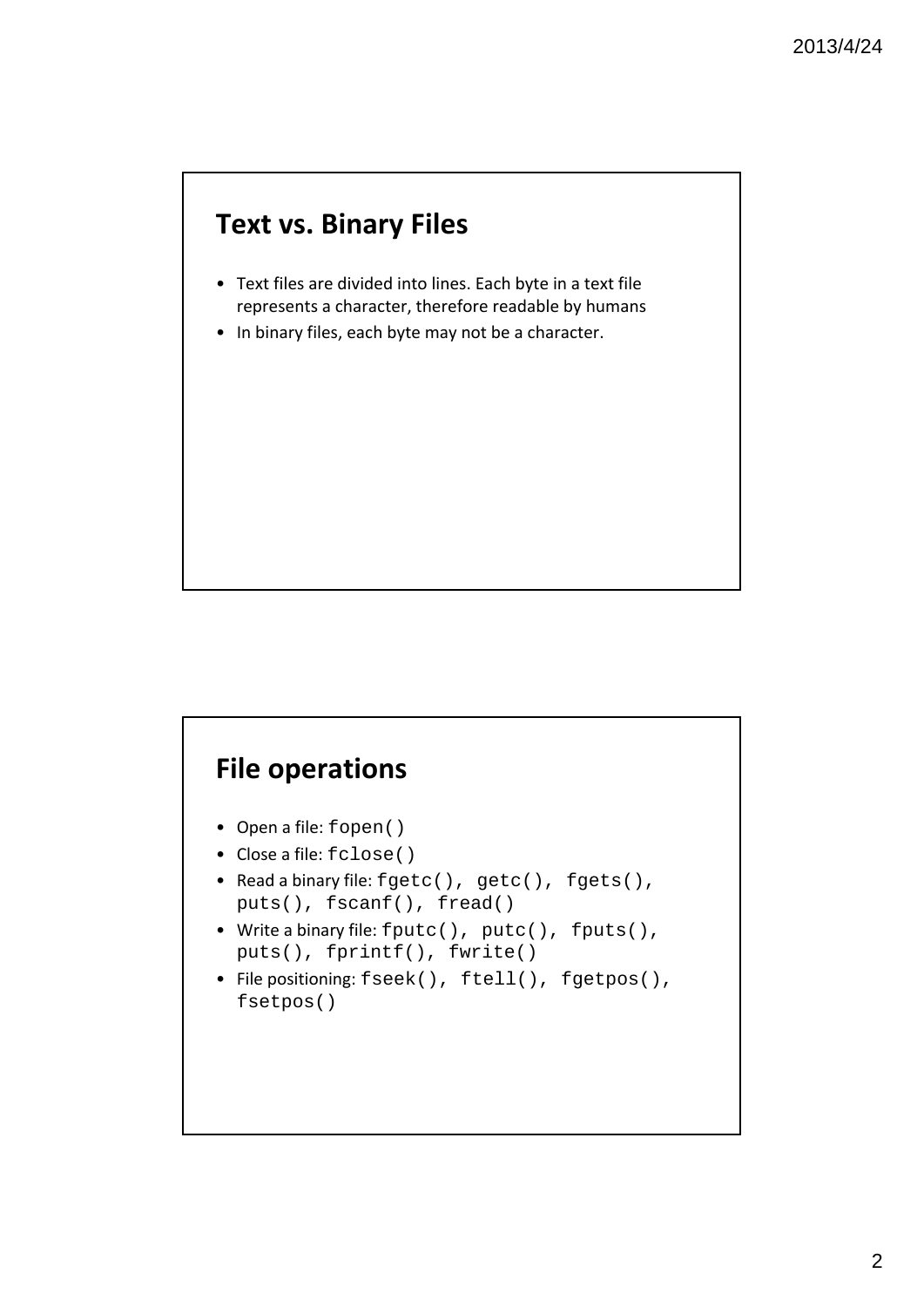## **fopen()**

FILE \*fopen(char \*name, char \*mode); void fclose(FILE\* stream)

- fopen returns a pointer to a FILE.
- mode can be
	- "r" ‐ read
	- "w" ‐ write
	- "a" ‐ append
	- "b" can be appended to the mode string to work with binary files. For example, "rb" means reading binary file.

# **Text Files – fprintf()** int fprintf(FILE \*fp, char \*format, ...); Similar to printf(). On success, the total number of characters written is returned. If a writing error occurs, a negative number is returned.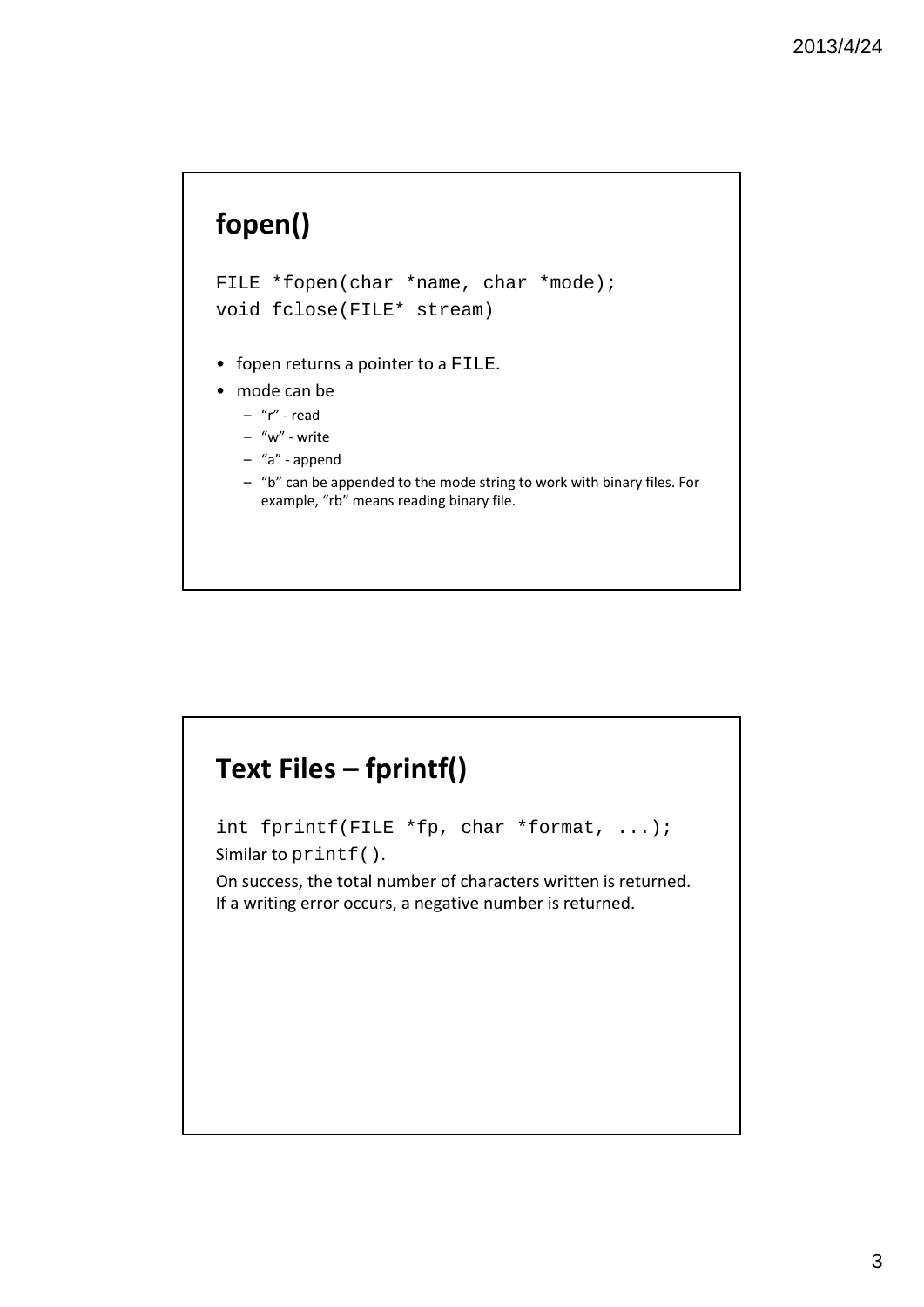#### **Example – create and write to a file**

```
#include <stdio.h>
int main()
{
  FILE *fp;
  char name[10];
  double balance;
  int account;
  if ((fp = fopen("clients.dat", "w")) == NULL) {
      printf("File could not be opened\n");
  } 
  else {
      printf("Enter one account, name, and balance.\n");
      scanf("%d%s%lf", &account, name, &balance);
      fprintf(fp, "%d %s %.2f\n", account, name, balance);
      fclose(fp);
  }
  return 0;
}
```

| amples > hello >    | 授章hello<br>$\mathbf{v}$ $\mathbf{t}$ |                                                                                                                                                                                                                                                                                                                                                                                                                                                                |
|---------------------|--------------------------------------|----------------------------------------------------------------------------------------------------------------------------------------------------------------------------------------------------------------------------------------------------------------------------------------------------------------------------------------------------------------------------------------------------------------------------------------------------------------|
| 増資料夾                | 988 -                                |                                                                                                                                                                                                                                                                                                                                                                                                                                                                |
| ×<br>名稱             | □ clients - 記事本                      | $\begin{array}{c c c c c} \hline \multicolumn{3}{c }{\textbf{a}} & \multicolumn{3}{c }{\textbf{a}} & \multicolumn{3}{c }{\textbf{a}} \\ \hline \multicolumn{3}{c }{\textbf{b}} & \multicolumn{3}{c }{\textbf{a}} & \multicolumn{3}{c }{\textbf{a}} & \multicolumn{3}{c }{\textbf{a}} \\ \hline \multicolumn{3}{c }{\textbf{b}} & \multicolumn{3}{c }{\textbf{b}} & \multicolumn{3}{c }{\textbf{a}} & \multicolumn{3}{c }{\textbf{a}} \\ \hline \multicolumn{3$ |
| <b>bin</b>          | 檔案(F) 編輯(E) 格式(O) 檢視(V) 說明(H)        |                                                                                                                                                                                                                                                                                                                                                                                                                                                                |
| <b>L</b> obj        | 100 paul 100.00                      |                                                                                                                                                                                                                                                                                                                                                                                                                                                                |
| clients.dat         |                                      |                                                                                                                                                                                                                                                                                                                                                                                                                                                                |
| $c$ fact            |                                      |                                                                                                                                                                                                                                                                                                                                                                                                                                                                |
| <b>N</b> hello      |                                      |                                                                                                                                                                                                                                                                                                                                                                                                                                                                |
| hello.depend        |                                      |                                                                                                                                                                                                                                                                                                                                                                                                                                                                |
| hello.layout        |                                      |                                                                                                                                                                                                                                                                                                                                                                                                                                                                |
| $c$ <sub>main</sub> |                                      |                                                                                                                                                                                                                                                                                                                                                                                                                                                                |
| $\blacksquare$ main |                                      |                                                                                                                                                                                                                                                                                                                                                                                                                                                                |
| main.o              |                                      |                                                                                                                                                                                                                                                                                                                                                                                                                                                                |
| <b>C</b> Makefile   |                                      |                                                                                                                                                                                                                                                                                                                                                                                                                                                                |
| h mymath            |                                      |                                                                                                                                                                                                                                                                                                                                                                                                                                                                |
| c power             |                                      |                                                                                                                                                                                                                                                                                                                                                                                                                                                                |
|                     |                                      |                                                                                                                                                                                                                                                                                                                                                                                                                                                                |
|                     |                                      |                                                                                                                                                                                                                                                                                                                                                                                                                                                                |
|                     |                                      |                                                                                                                                                                                                                                                                                                                                                                                                                                                                |
|                     |                                      |                                                                                                                                                                                                                                                                                                                                                                                                                                                                |
|                     |                                      |                                                                                                                                                                                                                                                                                                                                                                                                                                                                |
|                     |                                      |                                                                                                                                                                                                                                                                                                                                                                                                                                                                |
|                     |                                      |                                                                                                                                                                                                                                                                                                                                                                                                                                                                |
|                     |                                      |                                                                                                                                                                                                                                                                                                                                                                                                                                                                |
|                     |                                      |                                                                                                                                                                                                                                                                                                                                                                                                                                                                |
|                     |                                      |                                                                                                                                                                                                                                                                                                                                                                                                                                                                |
|                     |                                      |                                                                                                                                                                                                                                                                                                                                                                                                                                                                |
|                     |                                      |                                                                                                                                                                                                                                                                                                                                                                                                                                                                |
| $\leftarrow$        |                                      |                                                                                                                                                                                                                                                                                                                                                                                                                                                                |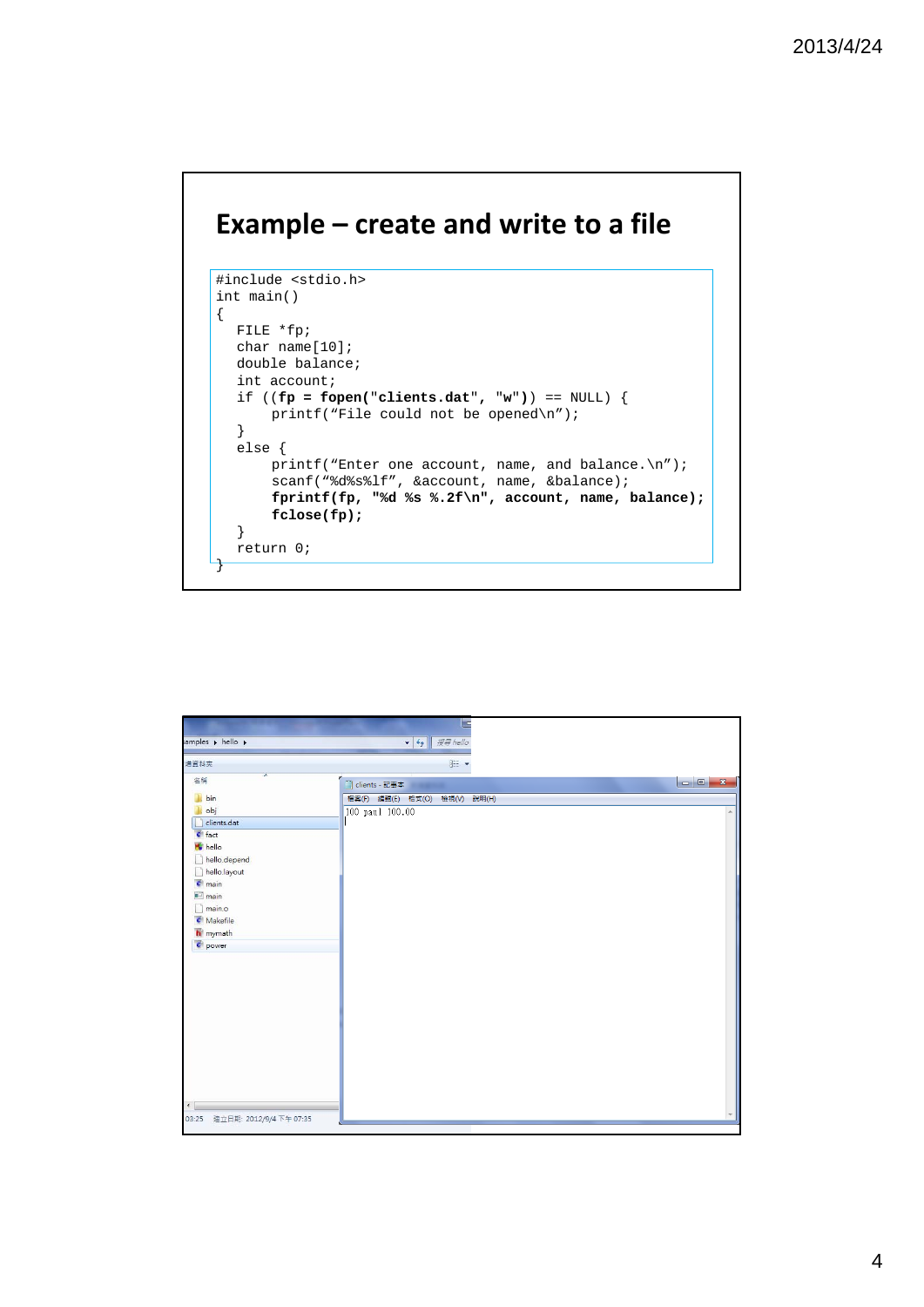#### **Text Files – fscanf()**

int fscanf(FILE \*fp, char \*format, ...);

- Similar to scanf.
- On success, return the number of items successfully filled. This count can match the expected number of items or be less (even zero) due to a matching failure, a reading error, or the reach of the *end‐of‐file*. And, if *end‐of‐file* happens before any data could be successfully read, EOF is returned.

int feof(FILE \*fp);

• return 1/0 end-of-file is reached

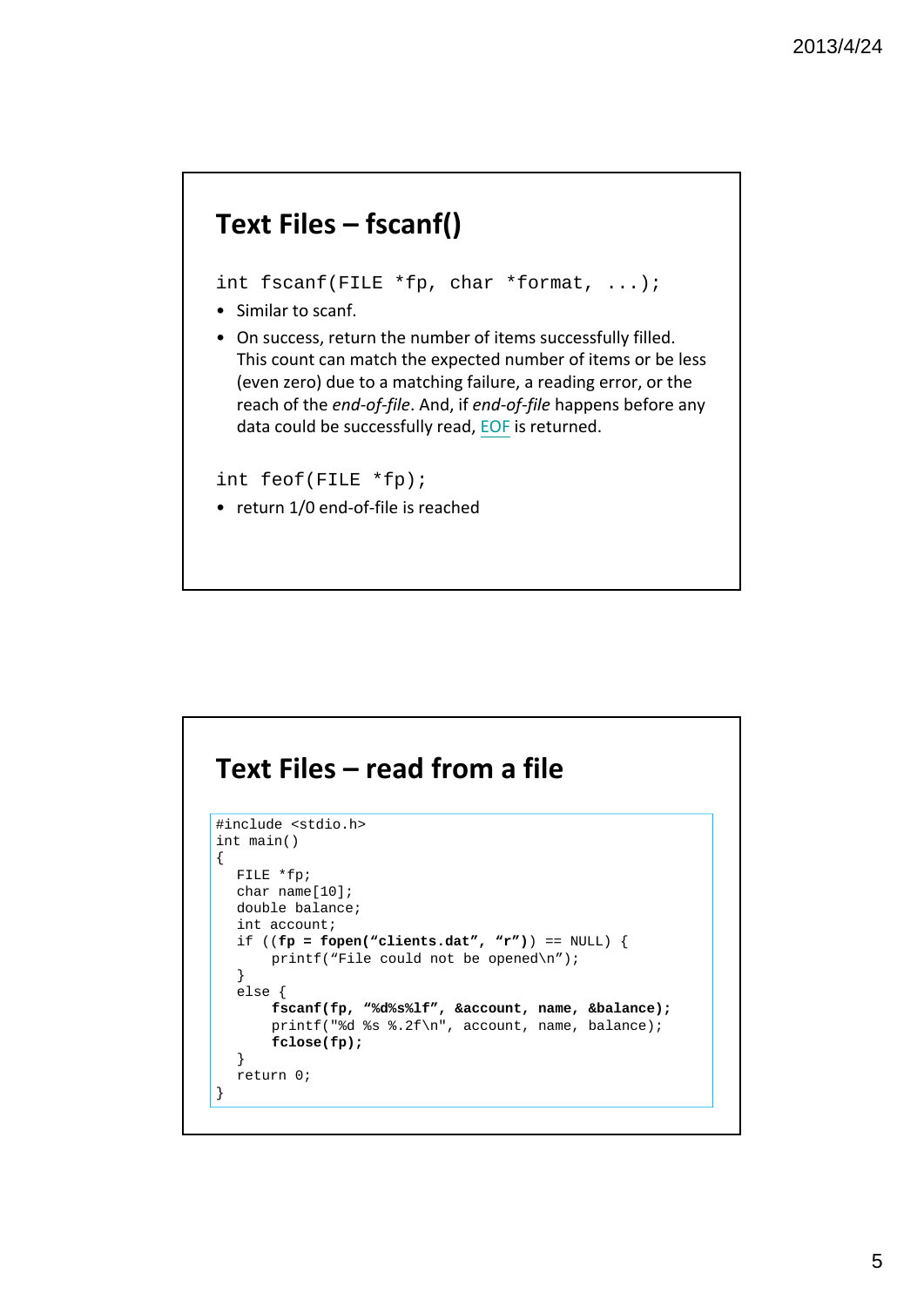#### **Text Files – character I/O**

int fputc(int c, FILE \*fp); int putc(int c, FILE \*fp);

Write a character c to a file. putc() is often implemented as a MACRO (hence faster). On success, the character written is returned. If a writing error occurs, EOF is returned

```
int fgetc(FILE *fp);
```

```
int getc(FILE *fp);
```
Read a character c to a file. getc() is often implemented as a MACRO (hence faster). On success, the character read is returned. If a read error occurs, EOF is returned.

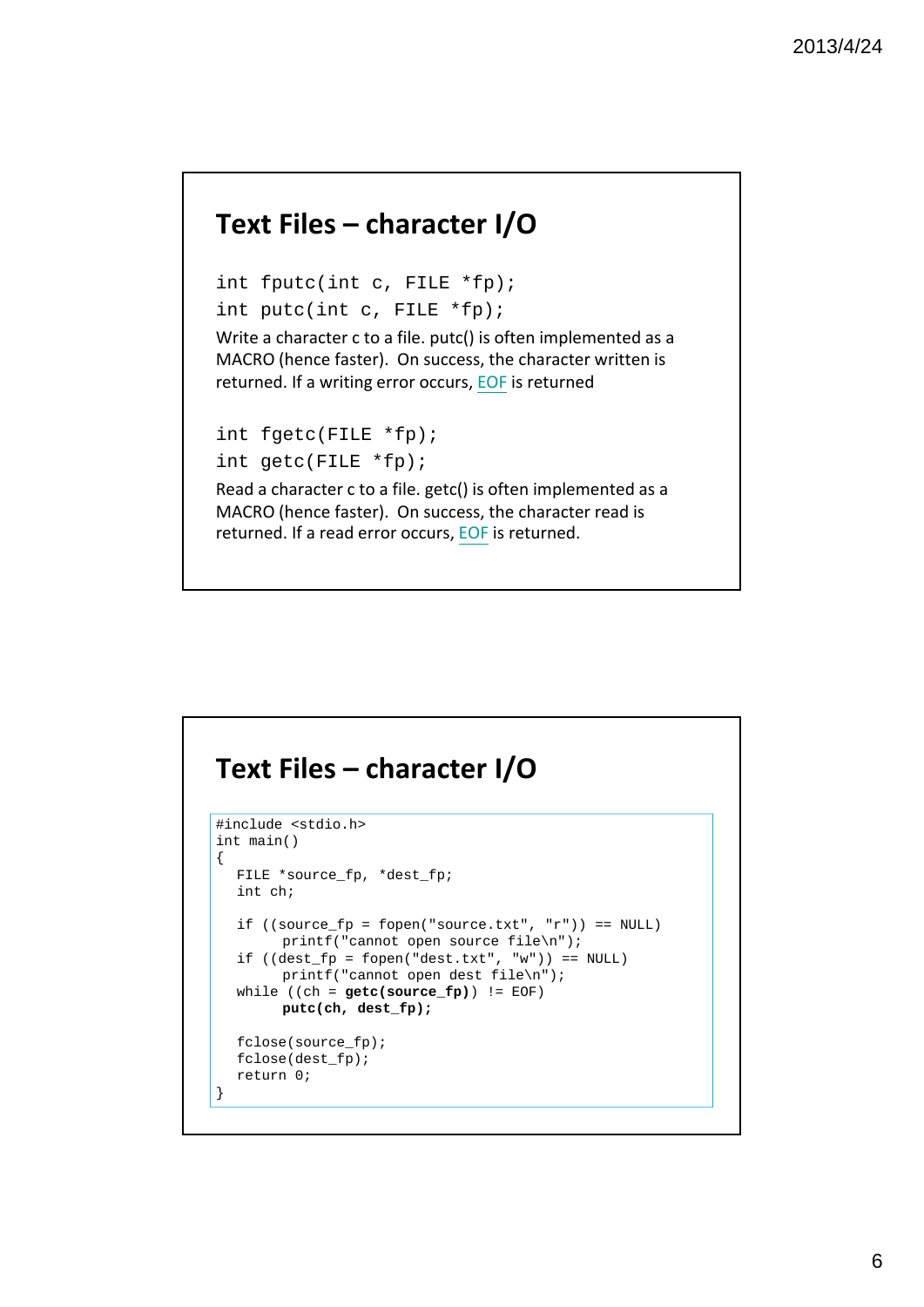#### **Text Files – character I/O**

int ugetc(int c, FILE \*fp); Push back a character read from a file pointer.

int feof(FILE \*fp); return 1/0 *end‐of‐file* is reached

#### **Text Files – character I/O**

```
#include <stdio.h>
int main ()
{
 FILE * fp;
 int c;
 fp = fopen ("source.txt","r");
 if (fp == NULL) {
   printf("cannot open the file\n");
   return 0;
 }
 while (!feof (fp)) {
   c = getc(fp);if (c == '#')ungetc('@', fp);
   else
      putc(c, stdout); // stdout is the screen
 }
 return 0;
}
```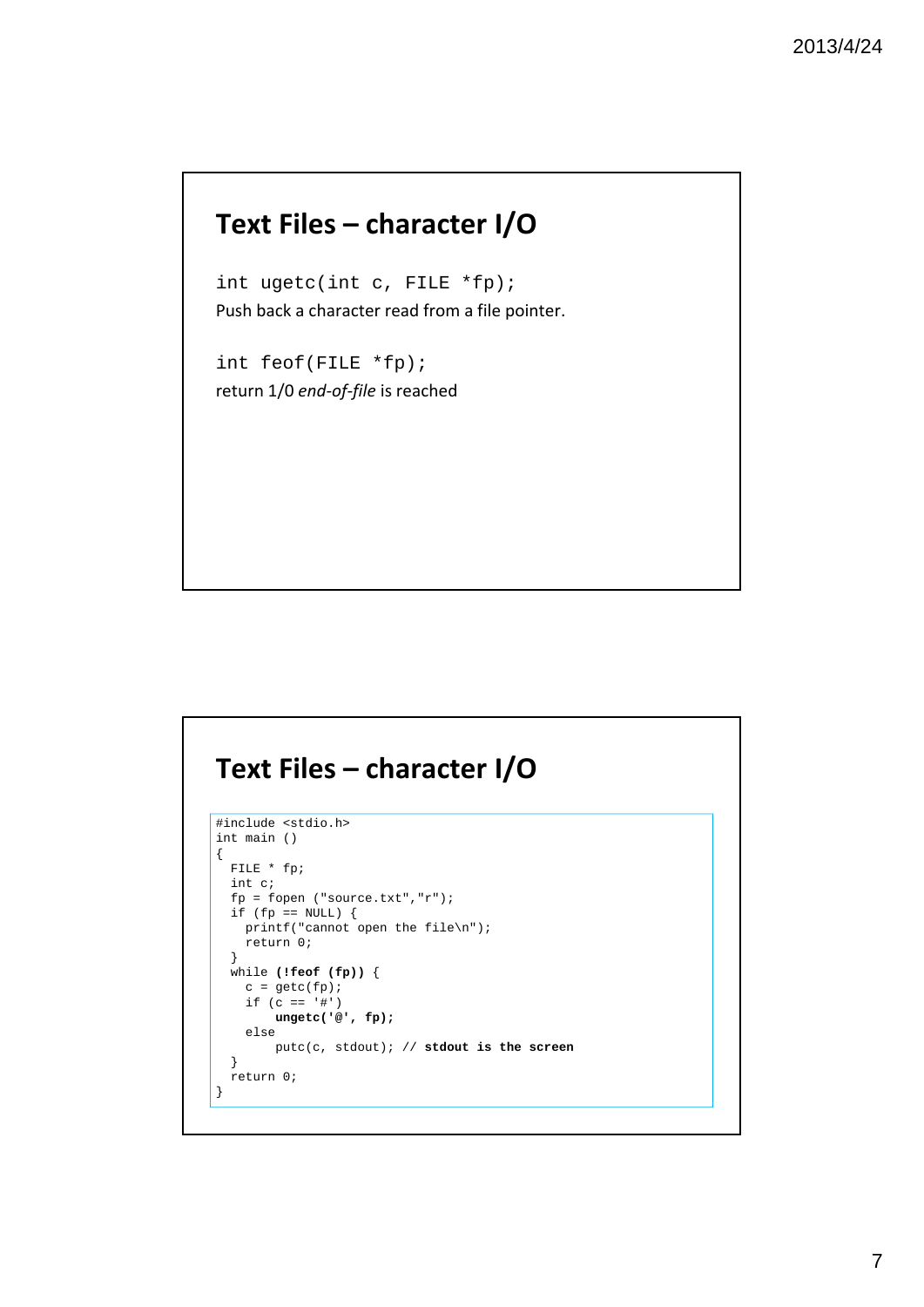#### **Text Files – standard input & output**

- FILE \*stdin // screen input as a file
- FILE \*stdout // screen output as a file

#### **Text Files – stdin, stdout** T C:\Users\hchu\Desktop\courses\intro\_prog\_12S\samples\hello\bin\Debug\hello.e #include <stdio.h> xyz xyz<br>xyz<br>123<br>123<br>abc \* 123<br>abc int main () { and<br>Process returned 42 (0x2A) execution time : 9.460 s<br>Press any key to continue. int c; while ((c =  $fgetc(stdin)$ ) !=  $'$ \*') { fputc(c, stdout); } }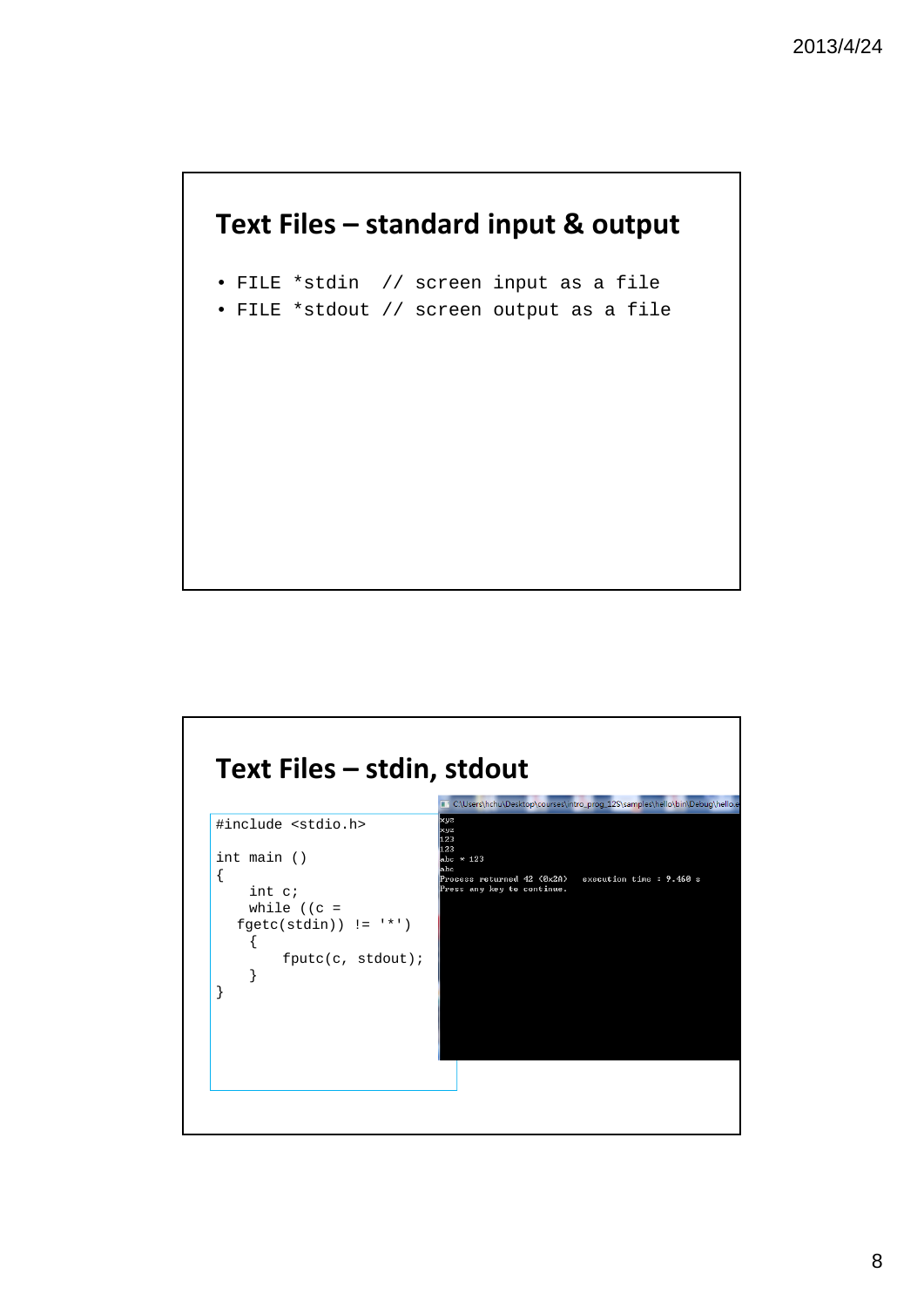#### **In‐Class Exercise 9.1**

Write a program that converts all letters in a file, called "source.txt" to upper case. (Characters other than letters shouldn't be changed) The program should obtain the file name from the command line and write its output to stdout.

#### **Text Files – Line I/O**

int fputs(const char \*s, FILE \*fp);

Write a line of characters to a file. On success, a non‐negative value is returned. On error, the function returns EOF.

char\* fgets(char \*s, int n, File \*fp);

Read characters from a file until it reaches the first new‐line or  $(n-1)$  characters, in which it places the NULL character ( $\sqrt{0'}$ ) at the end of the string.

On success, the function returns s. If the end‐of‐file is encountered before any characters could be read, the pointer returned is a NULL pointer (and the contents of s remain unchanged).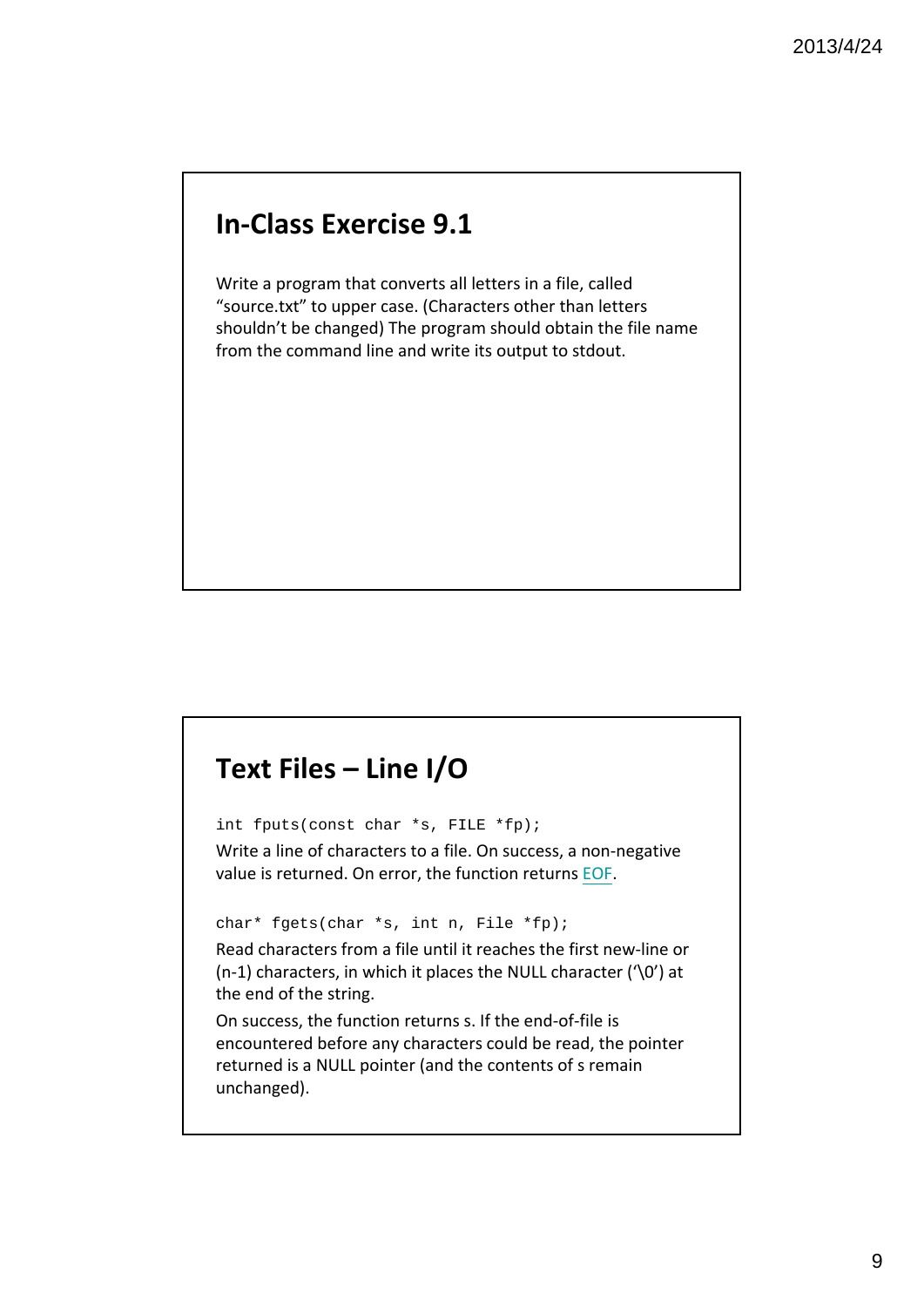#### **Text Files – Line I/O**

```
#include <stdio.h>
int main()
{
  FILE *source_fp, *dest_fp;
  char s[100];
  if ((source_fp = fopen("source.txt", "r")) == NULL)printf("cannot open source file\n");
  if ((\text{dest\_fp = fopen("dest.txt", "w")) == NULL})printf("cannot open dest file\n");
  while (fgets(s, 100, source_fp) != NULL)
        fputs(s, dest_fp);
  fclose(source_fp);
  fclose(dest_fp);
  return 0;
}
```
# **In‐Class Exercise 9.2** Write a program that reads a text file "source.txt", counts the number of characters, the number of words, and the number of lines in this text file, and outputs these numbers on the screen.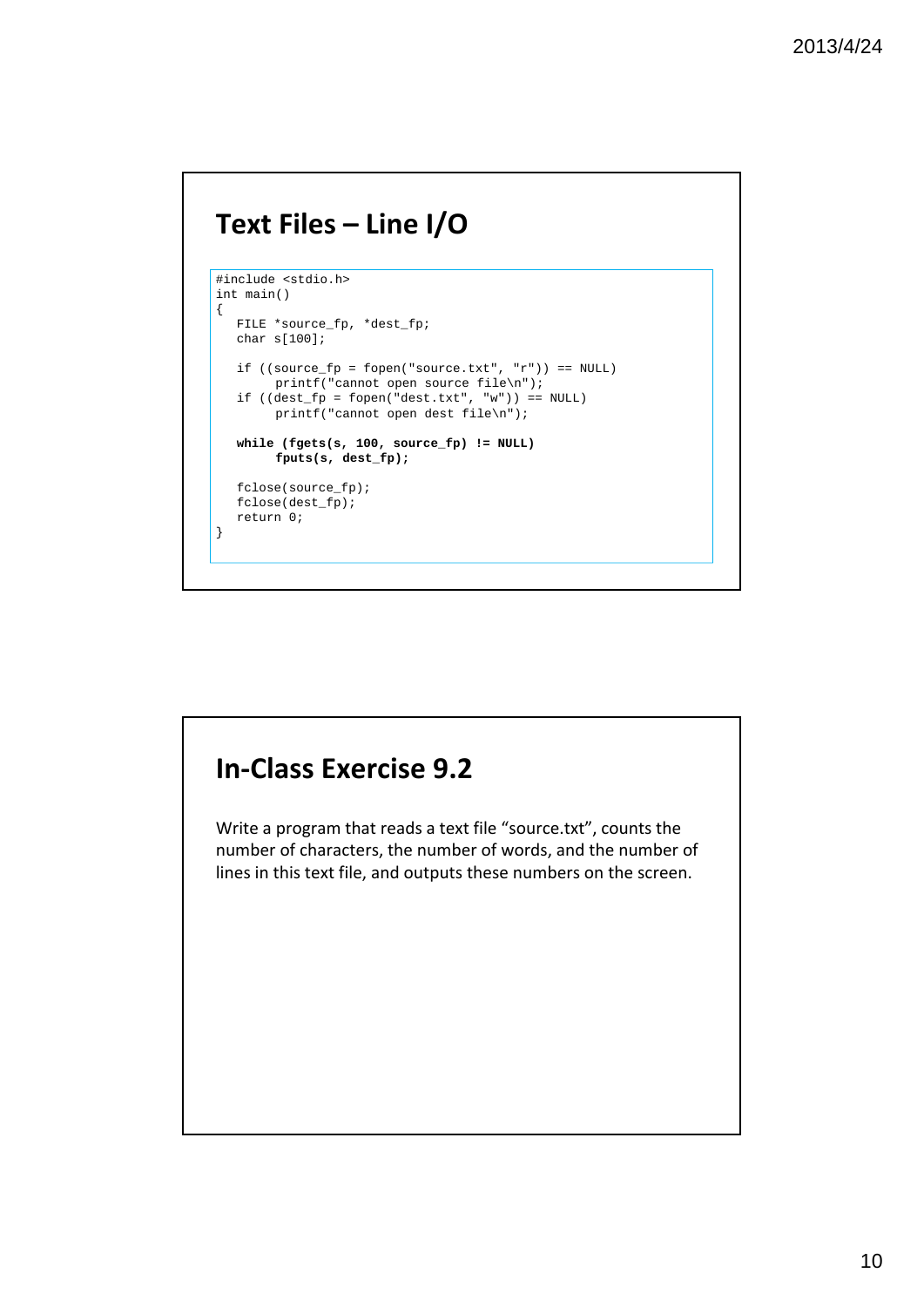#### **Binary Files – fread() and fwrite()**

```
size_t fread(void *array, size_t size, size_t count, 
  FILE *fp);
size_t fwrite(void *array, size_t size, size_t
```

```
• array must be a pointer
```
count, FILE \*fp);

- size ‐ size of elements in this array
- count ‐ number of elements in this array
- Return the total number of elements successfully read or written.

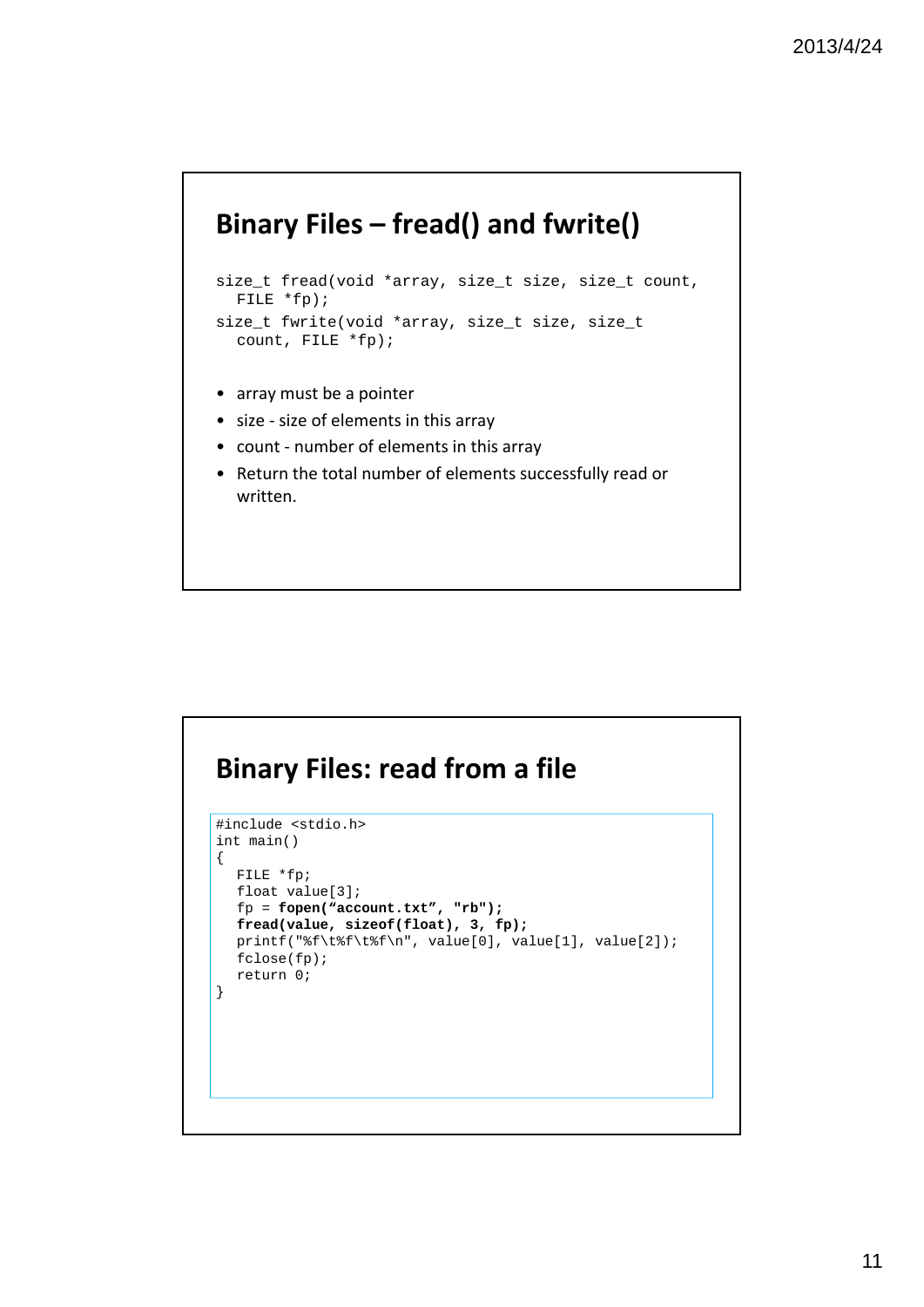#### **Binary Files: write to a file**

```
#include <stdio.h>
int main()
\{FILE *fp;
  float value[3] = \{1.0, 2.0, 3.0\};
  fp = fopen("account.txt", "wb");
  fwrite(value, sizeof(float), 3, fp);
  fclose(fp);
  return 0;
}
```
# **File positioning** Every opened file has a **file position** for the next read or write. When a file is first opened, the file position is set at the beginning of a file. When any read or write is performed, the file position moves automatically. long int ftell(FILE \*fp); Return the current file position (byte offset from the start of a file) as a long integer. int fseek(FILE \*fp, long int offset, int whence); Change the current file position to offset relative to whence.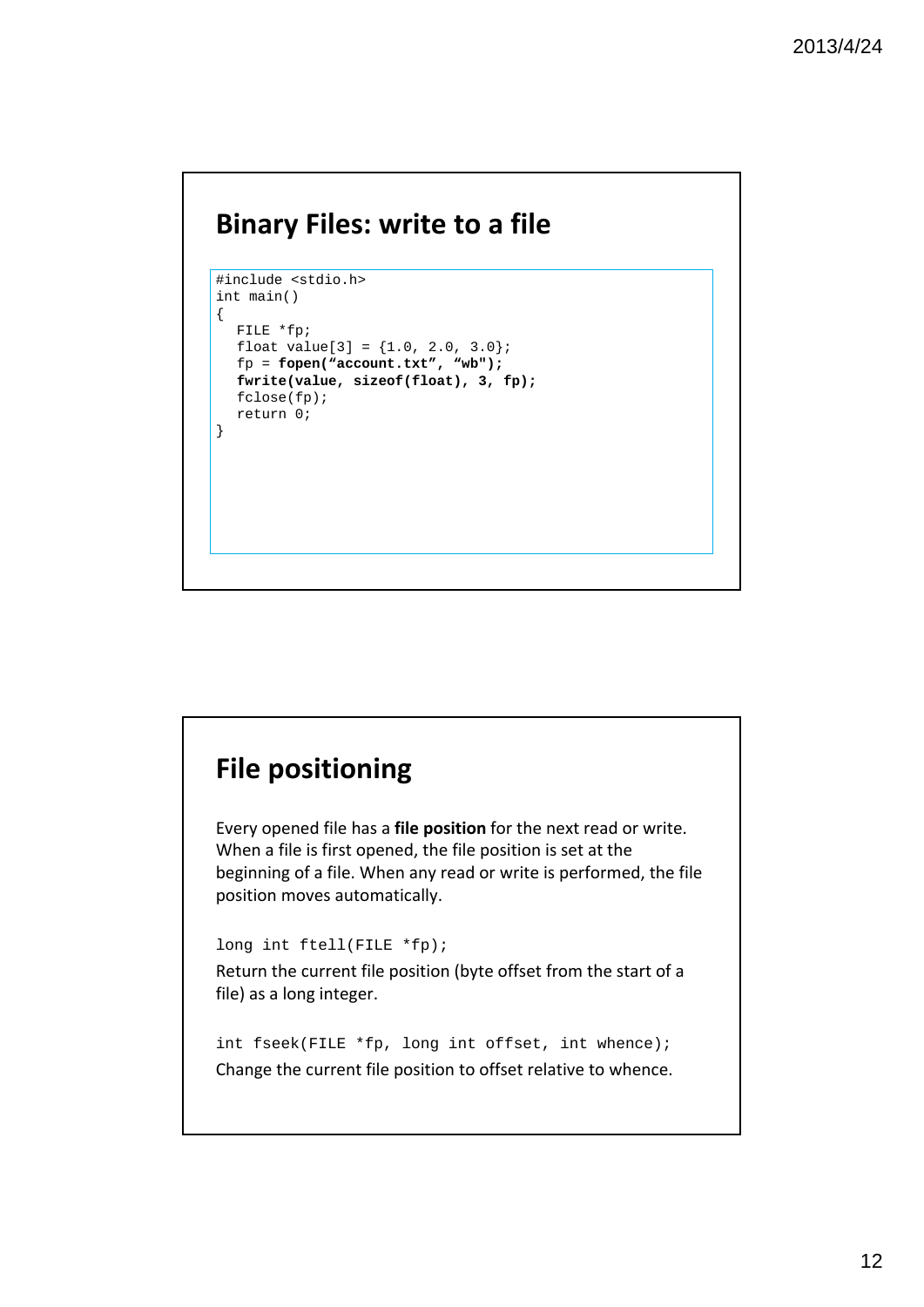#### **File positioning**

int fseek(FILE \*fp, long int offset, int whence); Change the current file position to offset relative to whence. Whence can be

SEEK\_SET Beginning of file SEEK\_CUR Current file position SEEK\_END End of file

#### **File positioning – fseek & ftell**

```
#include <stdio.h>
int main ()
{
   FILE *fp;
   long int size;
   fp = fopen ("example.txt", "r");
   if (fp == NULL)printf("Error opening the file\n");
   fseek(fp, 0, SEEK_END);
   size = ftell(fp);
   fclose(fp);
   printf("Size of example.txt: %ld bytes.\n", size);
   return 0;
}
```